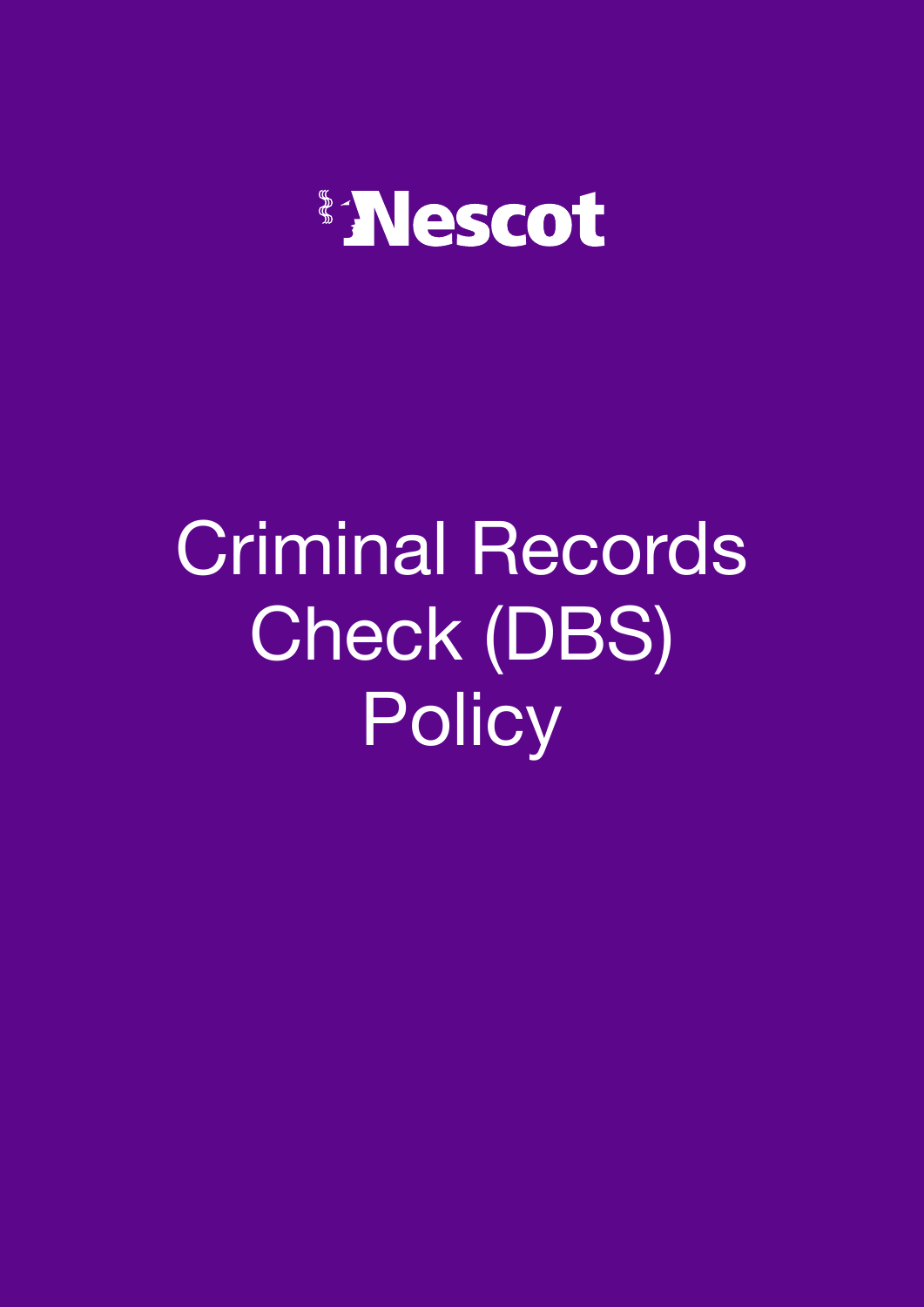# **1.0 Introduction**

- **1.1** Posts at the College are exempt from the provisions of the Rehabilitation of Offenders Act, 1974 (Exceptions) Order 1975 (2013 and 2020) therefore applicants for jobs at the College are asked to disclose any convictions, cautions, reprimands or warnings spent or unspent bearing in mind that the amendments to the Exceptions Order 1975 (2013 and 2020) provide that certain spent convictions and cautions are 'protected' and are not subject to disclosure to employers, and cannot be taken into account. Guidance and criteria on the filtering of these cautions and convictions can be found on the Disclosure and Barring Service website [www.gov.uk/dbs.](https://www.gov.uk/government/organisations/disclosure-and-barring-service)
- **1.2** It is necessary for all staff employed by the College to have an enhanced disclosure with a children's barred list check as the College is considered to be exclusively or mainly for teaching children on a full time basis which meets the criteria set out in The Police Act 1997(Criminal Records) Regulations and therefore we can apply for an enhanced check with a barred list check for all staff. This is in order that all necessary checks can be made to ensure staff are suitable to undertake work with children. Governors are also required to have a check as they carry out visits around the college. Visiting Lecturers and Guests Speakers are not considered to be engaged in regulatory activity as they are accompanied and sign in as visitors at reception.
- **1.3** Legal entitlement to check the Adults Barred List only applies when an individual's job meets the specific activities for regulated activity such as Learning Support Assistants, Osteopathy, staff in the Preparation for Life and Work Department or any other appropriate staff.

# **2.0 Disclosure & Barring Scheme**

- **2.1** The **Disclosure and Barring Service (DBS)** was established under the Protection of Freedoms Act 2012 and carries out the functions previously undertaken by the Criminal Records Bureau (CRB).
- **2.2** The primary role of the **DBS** is to help employers make safer recruitment decisions and prevent unsuitable people from working with vulnerable groups including children.
- **2.3** The DBS was established under the Protection of Freedoms Act 2012 and merges the functions previously carried out by the Criminal Records Bureau (CRB) and Independent Safeguarding Authority (ISA).
- **2.4** The DBS searches police records and, in relevant cases, barred list information, and then issues a DBS certificate to the applicant who must then show it to the employer to help them make an informed recruitment decision.
- **2.5** The checking service currently offers two levels of DBS check; standard and enhanced, as detailed below in the 'types of criminal record checks' section 3.0.
- **2.6** The DBS recognises that information released on DBS certificates can be extremely sensitive and personal. Therefore a code of practice for recipients of DBS certificates has been developed to ensure that any information they contain is handled fairly and used properly.

The legislative changes that amend the Safeguarding Vulnerable Groups Act 2006 (SVGA) and the Police Act 1997 regulations, which the DBS checking service is based on, were introduced through the Protection [of Freedoms Act 2012](https://www.gov.uk/government/publications/protection-of-freedoms-bill) (POFA).

The DBS Privacy Policy is published under The Data Protection Act 1998 in compliance with the General Data Protection Regulations (GDPR). It explains how the DBS will comply with this Act when processing your personal data and outlines your rights under the General Data Protection Regulation.

The DBS has two functions:

- Disclosure which searches police records and information held by the DBS barring function and issues a DBS certificate
- Barring to help safeguard vulnerable groups from those people who work or volunteer with them who pose a risk of harm

DBS checks provide access to a range of different types of information held by police forces and other agencies. Where the appointed person will work with vulnerable people, e.g. people with learning difficulties and disabilities or learners under the age of 18, they will not be allowed any one to one contact until a satisfactory disclosure is received. A Teachers Pension Online barred list check administered by the DfE is completed for all staff, prior to the commencement of their employment. All teaching staff who have QTS status are also checked using the Employer Access Online Service to ensure that the teacher is not subject to any prohibition orders issued by the Secretary of State.

The DBS enables organisations to make safer recruitment decisions by identifying candidates who may be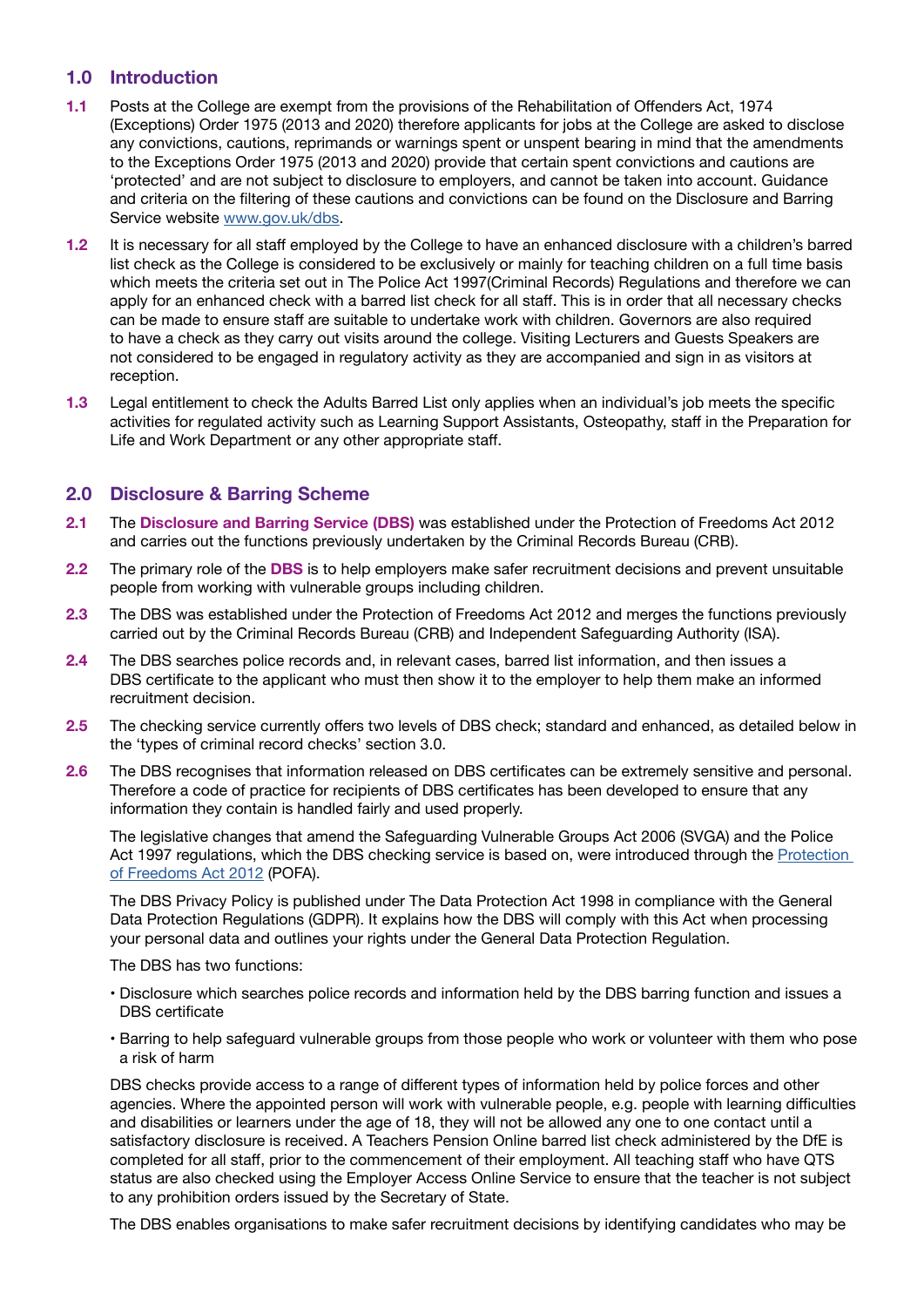unsuitable for work that involves children or adults that require activities that consider them vulnerable.as part of good recruitment practice.

# **3 Types of criminal record check**

### **The Disclosure and Barring Service (DBS) offers four types of criminal record check:-**

### **3.1 Basic DBS Check**

This is the lowest level check and contains details of criminal history, convictions and cautions from the Police National Computer.

### **3.2 Standard DBS check**

Standard more in depth checks contain details of an individual's convictions, cautions, reprimands or warnings recorded on police central records and includes both 'spent' and 'unspent' convictions. These are shown on a criminal records check.

### **3.3 Enhanced DBS check**

An enhanced check contains the same details as a standard check; together with any information held locally by police forces that it is reasonably considered might be relevant to the post applied for.

### **3.3.1 Enhanced DBS & barred list check (child)**

An enhanced check with information from the DBS's children's barred list is only available for those individuals engaged in regulated activity with children.

### **3.3.2 Enhanced DBS & barred list check (adult)**

An enhanced check with information from the DBS's adults barred list is only available for those individuals engaged in regulated activity with adults.

### **3.3.3 Enhanced DBS & barred list check (child and adult)**

An enhanced check with information from the DBS's children and adults barred list is only available for those individuals engaged in regulated activity with both vulnerable groups including children.

# **4.0 Recruitment Process**

Nescot aims to promote equality of opportunity for all with the right mix of talent, skills and potential. Criminal records will be taken into account for recruitment purposes only when the conviction is relevant. Having a conviction will not necessarily bar someone from employment as this would be dependent upon the circumstances and background to their offence(s) and the job to which they were applying.

All candidates should declare on their online application forms if they have any convictions, bind overs or cautions spent or unspent (taking into account paragraph 1.1). If this is not declared then potentially the College could withdraw any offer of employment due to falsification of the information on the application form, or if already employed then could result in dismissal.

We encourage all applicants called for interview to provide details of their criminal record at an early stage in the application process on the application form. This can then be compared with the information on the DBS Disclosure. Any information will only be provided to those who need to see it as part of the recruitment decision.

The job applicant will make the application for disclosure at the job offer stage using the criminal record check online system. A copy of the disclosure is sent to the job applicant and the job applicant may be required to show this to the HR Department either before or on their first day or the next working day following receipt. Failure to do this will result in the offer being withdrawn or their employment terminated.

It is now possible to use a disclosure that has been obtained for a previous post if you subscribe to the DBS Update Service online at www.gov.uk/dbs-update-service. This also enables the College to carry out an online status check.

There is no requirement for Nescot to obtain a criminal record check if the applicant has an existing DBS issued by a school or college whilst working in a regulated activity, and that the candidate left that employment no longer than three months' prior to beginning work at Nescot, unless the College decides to do so. This only applies to criminal record checks dated after 28 November 2020 when the new filtering rules apply.

If any information is revealed in the Disclosure it will be discussed with the person seeking the position by a senior member of the Human Resources Department. A risk assessment will then be carried out to decide if the convictions would bar that person from being employed and this risk assessment form will be kept on the individuals file. This is just one of the recruitment checks made as part of the College's robust recruitment and safeguarding practice, and candidates will be informed if any of the recruitment checks are unsatisfactory.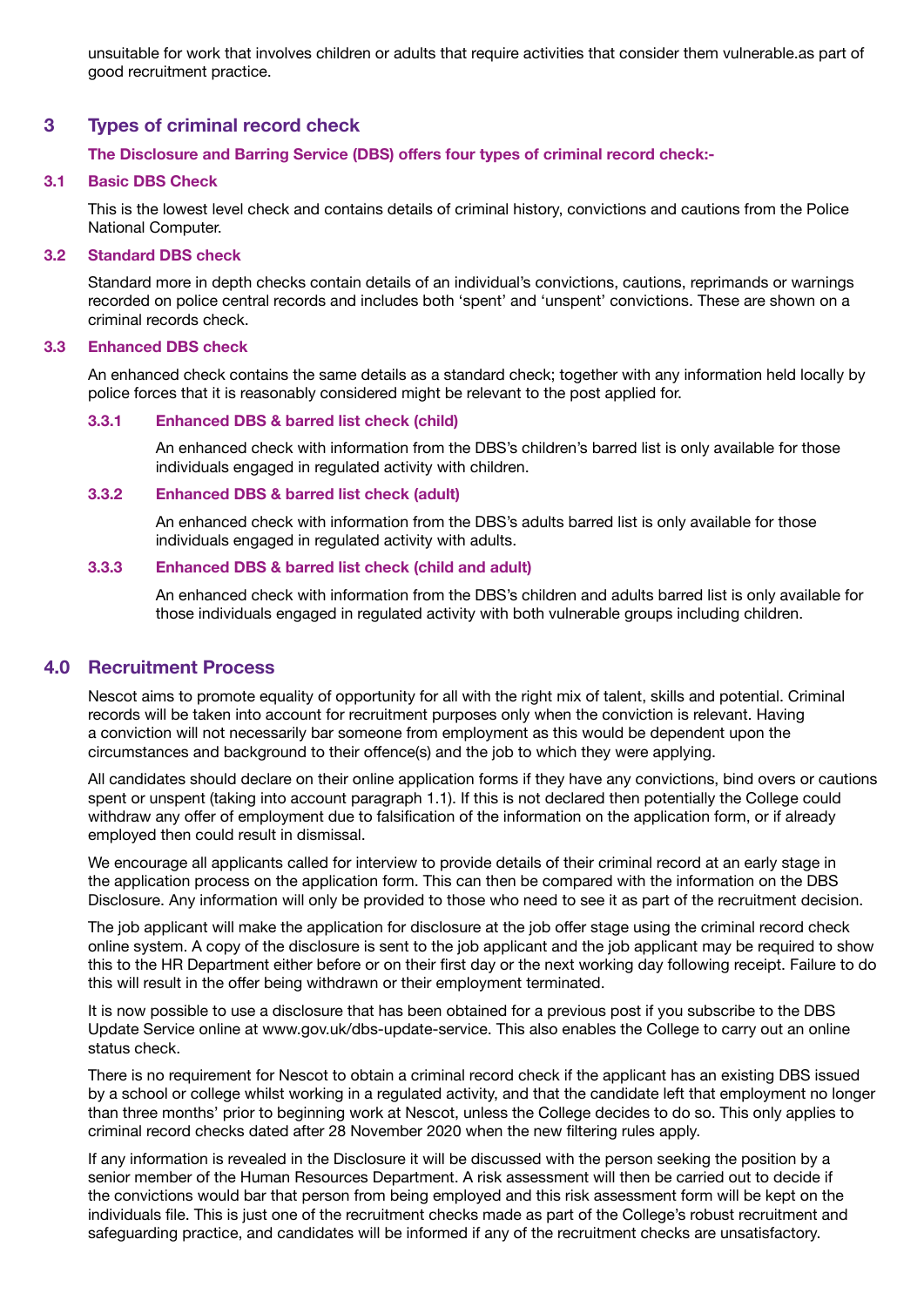If an applicant commences employment prior to receipt of satisfactory DBS disclosure a teachers pension online barred list check is carried out and a risk assessment completed. No member of staff can have one to one contact with a learner unsupervised until a satisfactory DBS disclosure is received.

# **5.0 Policies regarding the Secure Storage, Handling, Use, Retention & Disposal of Disclosures and Disclosure Information**

### **5.1 General Principles**

The [DBS Code of Practice](https://www.gov.uk/government/publications/dbs-code-of-practice) is published under section 122 (2) of the Police Act 1997 and the DBS Privacy Policy explains your rights as a customer of the DBS under the Data Protection Act 1998. It is intended to ensure - and to provide assurance to those applying for standard and enhanced DBS checks - that the information released will be used fairly.

These codes also seek to ensure that sensitive personal information is handled and stored appropriately and is kept for only as long as necessary. Anybody who receives a standard or enhanced DBS certificate must abide by the Code of Practice, which enables us as an organisation, using the DBS service to make safer recruitment decisions and prevent unsuitable people from working with vulnerable groups including children.

Nescot complies fully with the DBS Code of Practice regarding the management and use of Disclosure information.

It also complies fully with its obligations under the DBS Privacy Policy and the Data Protection Act 1998 in compliance with the General Data Protection Regulations (GDPR) and any other relevant legislation pertaining to the management and use of Disclosure information.

The policy regarding this is as set out below in section 5.2 of this policy on these matters, which is available on our recruitment site and the staff intranet (SharePoint).

### **5.2 Management and Use of Disclosure Information**

Disclosure information is stored securely and for no longer than necessary and for a maximum of six months following the recruitment decision unless a dispute is raised or in exceptional circumstances where DBS agreement is secured.

Risk assessment forms will be kept on individual files but will not detail the convictions, if any.

It is an offence to disclose or share information contained within a disclosure to any member, officer or employee where it is not related to the individuals duties or relevant to recruitment and vetting processes. Normally the Director of Human Resources and/or the Head of Human Resources, Chair of recruitment panel and relevant Line Manager would see this information.

 **Disposing of Disclosure information in a secure manner.** The DBS Certificate is the employee's property however, an online record is kept for 6 months on the online providers portal of the date of issue of a Disclosure, the name of the subject, the type of Disclosure requested, the position for which the Disclosure was requested, the unique reference number of the Disclosure and the details of the recruitment decision taken.

The online provider acts as a Registered Bodies and the College must provide sufficient and up-to-date information to the Registered Body to allow registration to proceed, and submit applications in the prescribed format, accurately and in full.

Registered Bodies must accurately and comprehensively verify the identity of the applicant prior to the submission of an application.

# **6.0 Recruitment of Ex-Offenders**

As an organisation using the DBS Disclosure service to assess applicant's suitability for positions of trust, Nescot complies fully with the DBS Code of Practice and undertakes to treat all applicants for positions fairly. It undertakes not to discriminate unfairly against any subject of a Disclosure on the basis of conviction or other information revealed.

Nescot is committed to the fair treatment of its staff, potential staff or users of its services, regardless of race, gender, religion, sexual orientation, responsibilities for dependants, age, physical/mental disability or offending background.

This written policy on the recruitment of ex-offenders is made available to all Disclosure applicants on our recruitment site.

We actively promote equality of opportunity with the right mix of talent, skills and potential and welcome applications from a wide range of candidates, including those with criminal records. We select all candidates for interview based on their skills, qualifications and experience relevant to the job in question.

We encourage all applicants called for interview to provide details of their criminal record at an early stage in the application process ie, with the application form. The detailed procedure is set out in section 4.0 of this policy.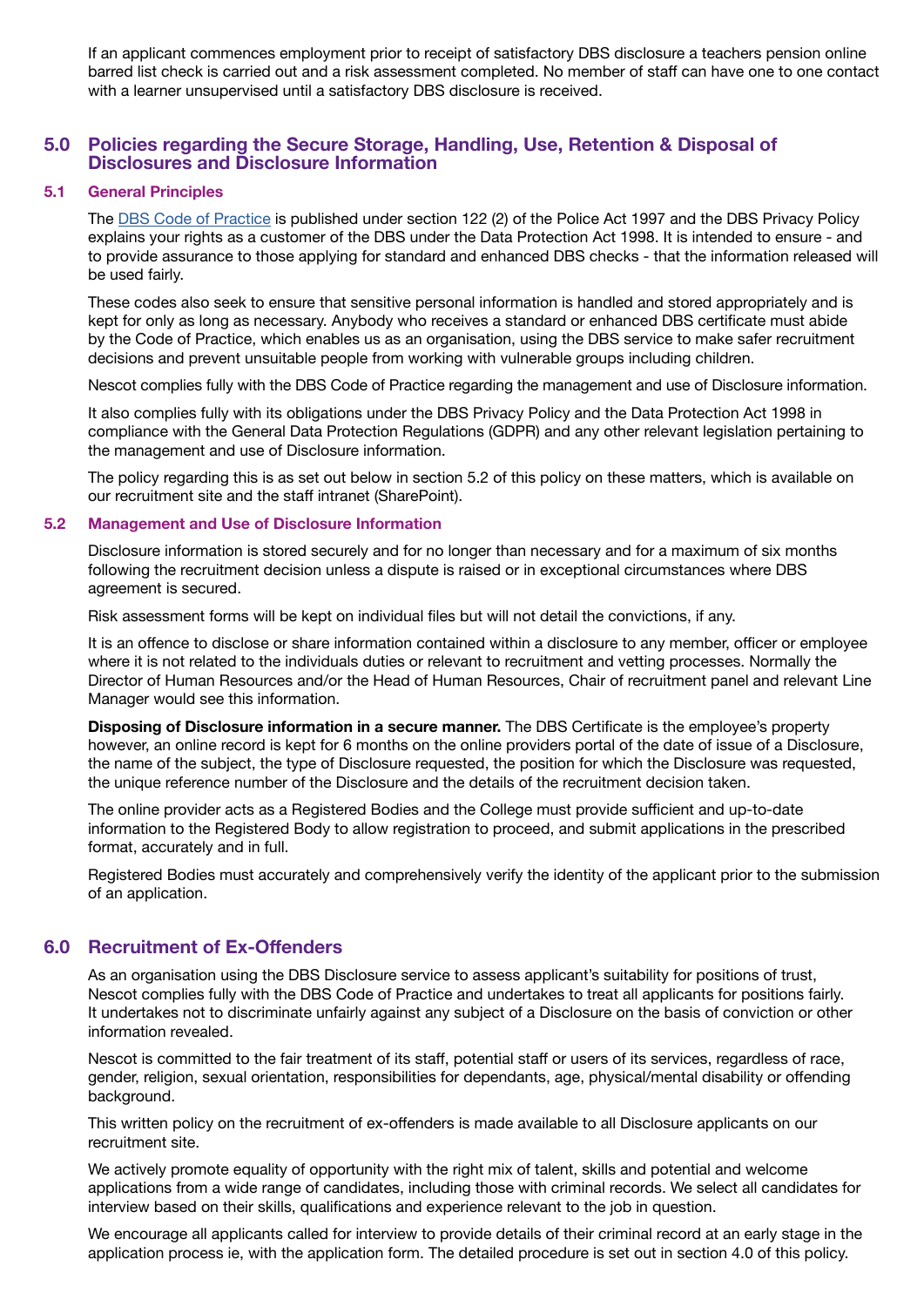Nescot is exempt from the provisions of Section 4(2) of the Rehabilitation of Offenders Act 1974 by virtue of the Rehabilitation Act 1974 (Exceptions) Order 1975 (as amended). Applicants are therefore not entitled to withhold information about convictions, bind overs or cautions, including those which for all other purposes are spent under the provisions of the Act (with the exceptions as outlined in paragraph 1.1).

The amendments to the Exceptions Order 1975 (2013 and 2020) provide that certain spent convictions and cautions are 'protected' and are not subject to disclosure to employers, and cannot be taken into account. Guidance and criteria on the filtering of these cautions and convictions can be found on the Disclosure and Barring Service website [www.gov.uk/dbs](https://www.gov.uk/government/organisations/disclosure-and-barring-service)

For existing staff that work with under 8s they have to self-declare to the College that they are not Disqualified under the Childcare Act 2006 that they have not received a conviction, caution, court order, reprimand or warning that would affect their suitability to work with children that is spent or unspent, or been barred from working with children, or disqualified from working with children under the Childcare Act 2006. This could affect their employment with under 8s.

All staff at Nescot who are involved in the recruitment process have been suitably trained to identify and assess the relevance and circumstances of offences. They will have received appropriate guidance and training in the relevant legislation relating to the employment of ex-offenders, eg the Rehabilitation of Offenders Act 1974.

At interview, or in a separate discussion, we ensure that an open and measured discussion takes place on the subject of any offences or other matter that might be relevant to the position. Failure to reveal information that is directly relevant to the position sought could lead to withdrawal of an offer of employment or if started termination of employment.

We make every subject of a DBS Disclosure aware of the existence of the DBS Code of Practice and make a copy available on request, as set out in the standard offer letter or it can be obtained from [www.gov.uk/dbs](https://www.gov.uk/government/organisations/disclosure-and-barring-service).

Having a criminal record will not necessarily bar an individual from working with Nescot. This will depend on the nature of the position applied for, the information given on the application form, and the circumstances and background of your offences and relevance to a particular post. We undertake to discuss any matter revealed in a DBS check with the person seeking

# **7.0 Duty to Refer**

A referral is information regarding a person working in regulated activity with children or vulnerable adults which notifies us of concerns that harm or risk of harm has occurred to a child or vulnerable adult.

The Safeguarding Vulnerable Groups Act (SVGA) 2006, place a duty on employers of people working with children or vulnerable adults to make a referral to the DBS in certain circumstances. This is when an employer has dismissed or removed a person from working with children or vulnerable adults (or would or may have if the person had not left or resigned etc.) because the person has:

- 1. Been cautioned or convicted for a relevant offence; or
- 2. Engaged in relevant conduct in relation to children and/or vulnerable adults [i.e. an action or inaction (neglect) that has harmed a child or vulnerable adult or put them at risk of harm]; or
- 3. Satisfied the Harm Test in relation to children and/or vulnerable adults. [i.e. there has been no relevant conduct (i.e. no action or inaction) but a risk of harm to a child or vulnerable adult still exists].

### **Penalties**

- an employer or volunteer manager is breaking the law if they knowingly employ someone in a regulated activity with a group from which they are barred from working
- a barred person is breaking the law if they seek, offer or engage in regulated activity with a group from which they are barred from working, be it paid or voluntary

# **8.0 Disclosure during employment**

It is the duty of all employees to inform a senior member of Human Resources immediately upon conviction or caution the fact that they have been convicted or cautioned of any offence during the period of their employment, whether or not arising out of their employment. Failure to comply with this requirement may be deemed as gross misconduct. Staff will be reminded annually of the requirement to disclose.

# **9.0 Students**

wStudents who as part of their studies are required to attend work placements for work experience and will have contact with children or vulnerable adults are required to complete an online DBS Disclosure.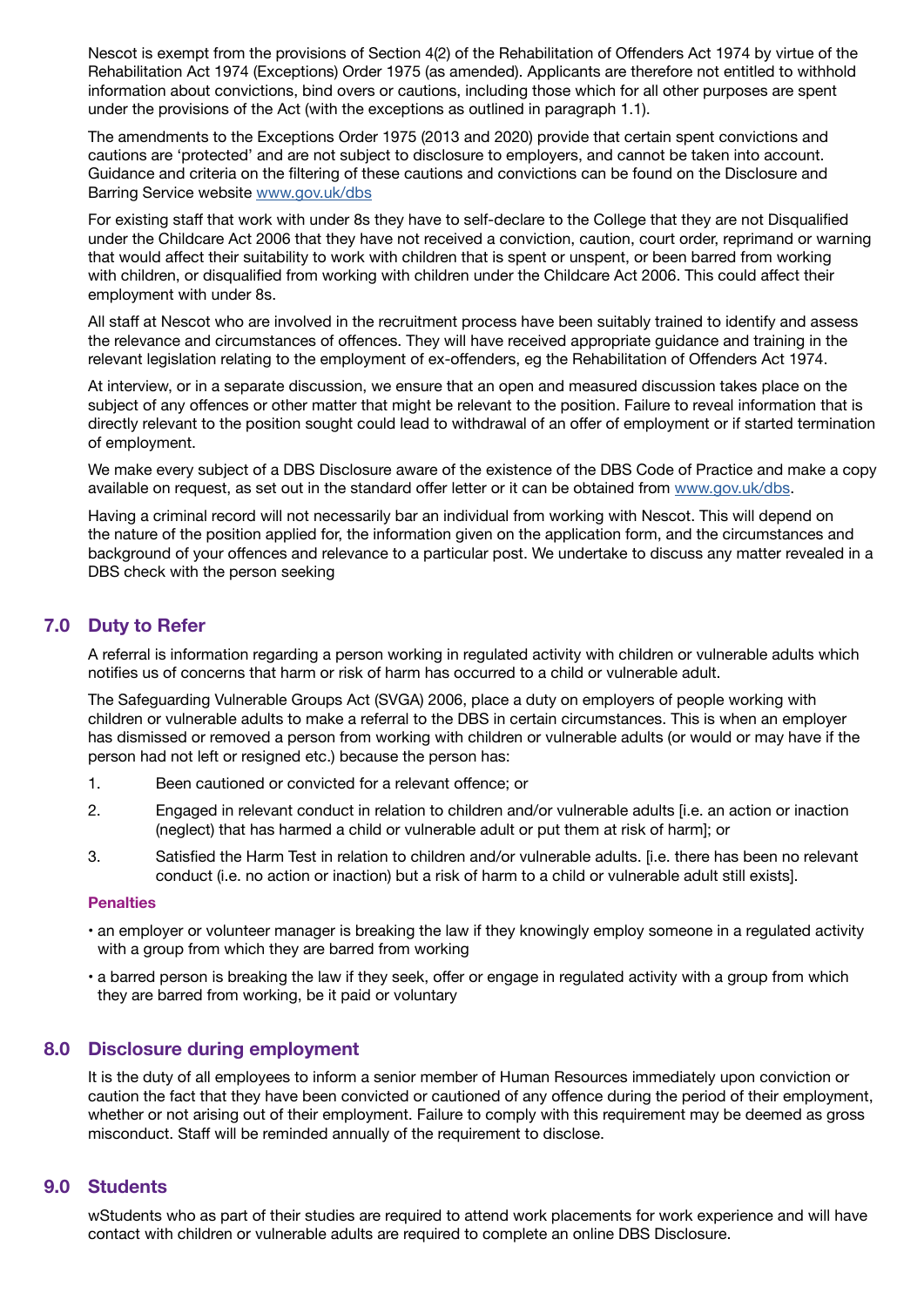# **10.0 Overseas Criminal Record Checks**

Any potential staff who have lived overseas or have spent six continuous months or more outside of the UK within the last five years prior to their employment with Nescot must provide evidence of a criminal record check or similar from the relevant country or countries. The checks need to cover the five years prior to their application.

Details of how to obtain such a check from the relevant authorities abroad are available online [here](https://www.gov.uk/government/publications/criminal-records-checks-for-overseas-applicants).

If the country concerned is not listed, please contact the relevant embassy or consulate for further details. Contact details can be found online [here](https://www.gov.uk/government/publications/foreign-embassies-in-the-uk).